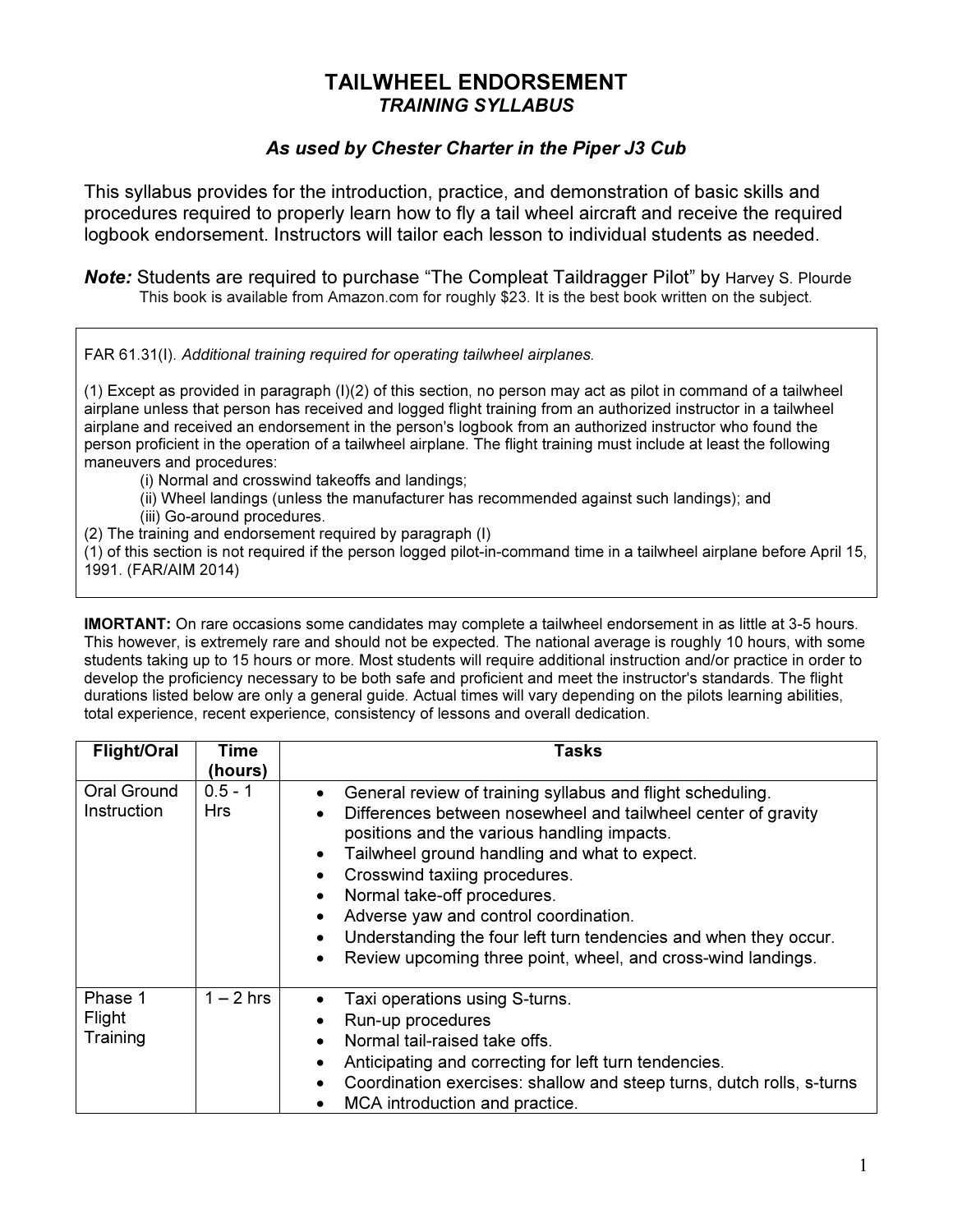|                               |                      | Introduction to approach stalls.<br>$\bullet$<br>Gradual introduction to three point landings.<br>$\bullet$                                                                                                                                                                                                                                                                                                                           |
|-------------------------------|----------------------|---------------------------------------------------------------------------------------------------------------------------------------------------------------------------------------------------------------------------------------------------------------------------------------------------------------------------------------------------------------------------------------------------------------------------------------|
| Phase 2<br>Flight<br>Training | $1 - 3$ hrs          | Taxi operations using S-turns<br>$\bullet$<br>MCA practice (as needed)<br>٠<br>Departure stalls and approach to landing stalls (power on & off)<br>٠<br>Normal tail raised takeoffs.<br>$\bullet$<br>Three point landings.<br>Instruction to bounce/swerve recovery.<br>Go-arounds and their proper use.                                                                                                                              |
| Phase 3<br>Flight<br>Training | $1 - 3$ hrs          | Introduction to proper and safe hand propping of engine (if desired)<br>$\bullet$<br>Introduction to short field take-offs.<br>Performing and understanding when to use either a three point or tail<br>$\bullet$<br>raised take off position.<br>Introduce forward slips to landing.<br>Three point landings and pattern flying<br>Introduction and practice of soft field takeoffs and landings<br>Bounce/swerve recovery practice. |
| Phase 4<br>Flight<br>Training | $\overline{1-3}$ hrs | Proper and safe hand propping of engine (if desired).<br>$\bullet$<br>Introduction to short field landings.<br>٠<br>Practice of short field and soft field take offs and landings.<br>٠<br>Introduction to Wheel Landings (may be introduced prior)<br>$\bullet$<br>Introduction to side slips<br>$\bullet$<br>Cross-wind takeoffs and landings (3 point and wheel)<br>Bounce/swerve recovery practice.                               |
| Phase 5<br>Flight<br>Training | $1 - 2$ hrs          | <b>Preparation for final checkout</b><br>Proper and safe hand propping of engine (if desired).<br>Normal take offs<br>Normal three point landings.<br>$\bullet$<br>Normal wheel landings.<br>Short & soft field takeoffs and landings.<br>Forward slips and side slips to landing.<br>Crosswind takeoffs and landings.                                                                                                                |
| Phase 6<br>Final<br>Checkout  | $1 - 1.5$<br>hrs     | Final check-out flight (all maneuvers performed unassisted):<br>Proper and safe hand propping of engine (if desired)<br>Unassisted normal take offs.<br>Unassisted three point landings.<br>٠<br>Unassisted wheel landings.<br>$\bullet$<br>Unassisted cross-wind landings.<br>$\bullet$<br>Unassisted forward slips to landing.<br>٠<br>Unassisted side slips to landing.<br>Unassisted short & soft field takeoffs and landings.    |